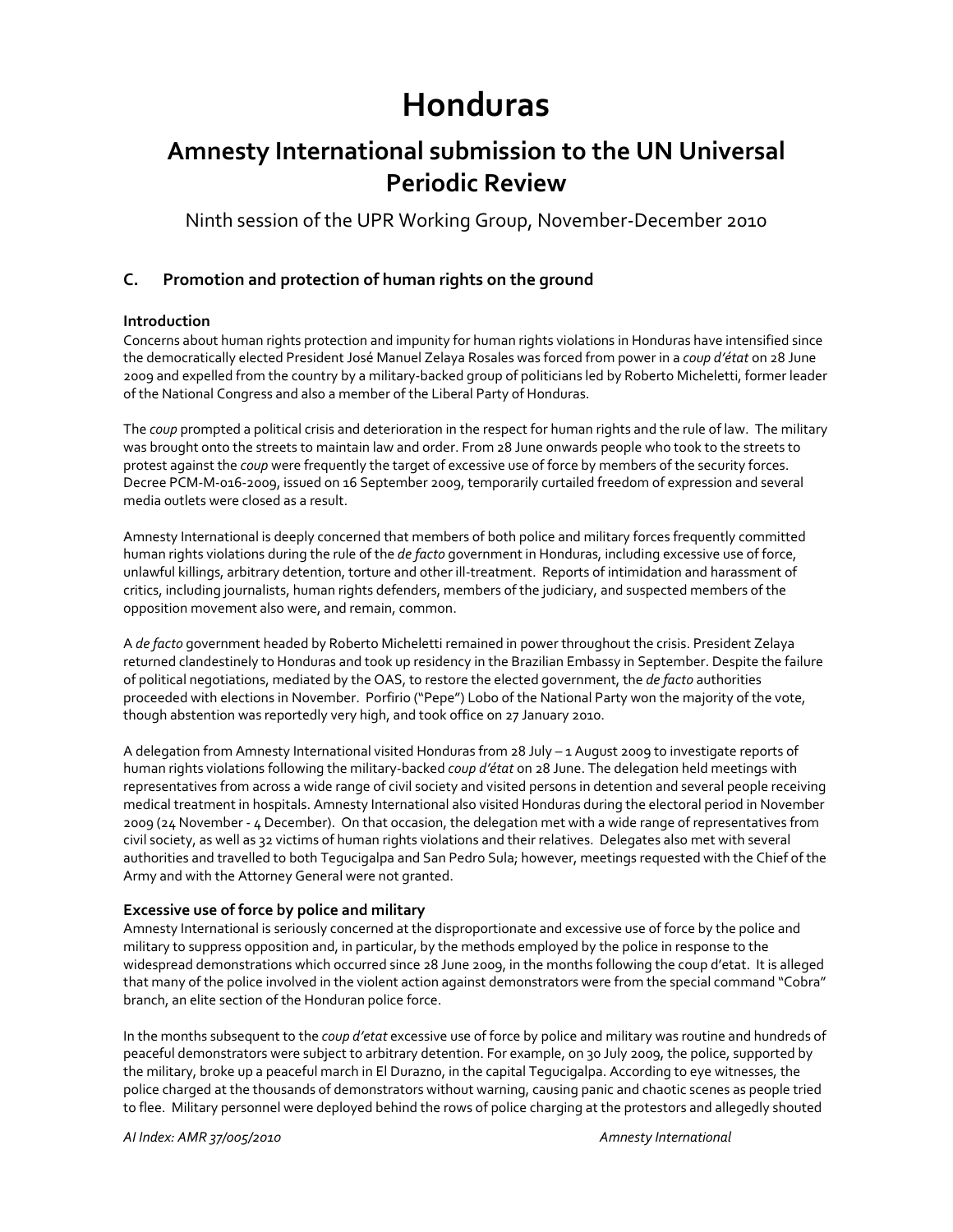support for the police beating the demonstrators. There were also reports of military personnel throwing stones at the fleeing protestors.

Eye witnesses allege that the police pursued the protestors, beating many of them as they fled. Nearly all those interviewed by Amnesty International said they had been struck across the back, buttocks and the back of the legs by the police batons. Hundreds of protestors were rounded up by the police and detained in several different police stations across the capital, including Jefatura Metropolitana No. 3 (commonly known as the "Station No. 4") and Comayagua police stations. Amnesty International delegates gained access to the "Station No. 4" and were able to interview many of those detained.

Amnesty International also collected data which indicates that there were cases of sexual harassment, physical abuse and rape of women and girls committed by members of the security forces during demonstrations and arrests.

According to witness statements, the security forces often gave no warning, or allowed insufficient time for people to disperse, before firing tear gas at crowds of thousands of people, sometimes from very close range.

On 22 September 2009, around 15 police officers fired tear gas canisters into the confined space of the offices of the Committee of Relatives of the Disappeared in Honduras (COFADEH) where scores of pro‐Zelaya protesters, including children, had taken refuge to avoid suffering further abuses by the police and military forces and to document abuses which they had suffered during a demonstration.

Other testimonies collected by Amnesty International indicate that the security forces also misused different chemical riot control irritants. On 14 August 2009, lawyers belonging to the "Lawyers Resistance Front" arrived at a police station in Choloma, Cortés Department to verify the legal situation of detained demonstrators. One of the lawyers, Nicolás Ramiro Aguilar Fajardo, told Amnesty International that when he and his colleagues arrived, there were around 400 people outside the station. The police brought forward a water cannon and began firing water at the crowd. As Nicolás and the other lawyers ran away from the water, they saw one of their female colleagues being dragged along the ground by her hair by a police officer, and beaten on the buttocks with a baton. When Nicolás tried to intervene to stop the officer beating his colleague, another police officer tapped him on the shoulder to make him turn around, and then sprayed him directly in the face with an unknown chemical spray, causing temporary blindness.

#### **Unlawful killings**

Sources differ as to the number of deaths attributed to security forces through the excessive and abusive use of force, including the use of live ammunition. However, most reports coincide in that at least 10 people were killed during or shortly after demonstrations, or during curfews, or in and around military or police checkpoints in the months following the *coup d'état*. The causes of death and serious injury attributed to members of the security forces include shooting at the head, face and abdomen, using live ammunition or rubber bullets.

At least two protestors have died as a result of gunshot wounds: nineteen‐year‐old Isis Obed Murillo died on 5 July at Toncontín airport in Tegucigalpa, where protestors awaited the return of President Zelaya, and on 1 August, 38‐ year‐ old teacher Roger Abraham Vallejo died in hospital as a result of injuries sustained from a bullet wound to the head, reportedly fired by police during the break up of the protest which took place in Tegucigalpa on 30 July 2009. As of April 2010 the crime remains under investigation.

On 27 November 2009, 32‐year‐old Angel Salgado was driving home in the capital Tegucigalpa with three friends when, according to eye witnesses military, officials fired shots at their car as they drove through an unmarked check point. Angel Salgado was hit in the head by a bullet. He lost control of the vehicle, which then crashed and seriously injured a bystander. According to eye witnesses, military personnel began cleaning the scene of evidence immediately after the incident took place. After spending five days in a coma, Angel Salgado died in hospital on 2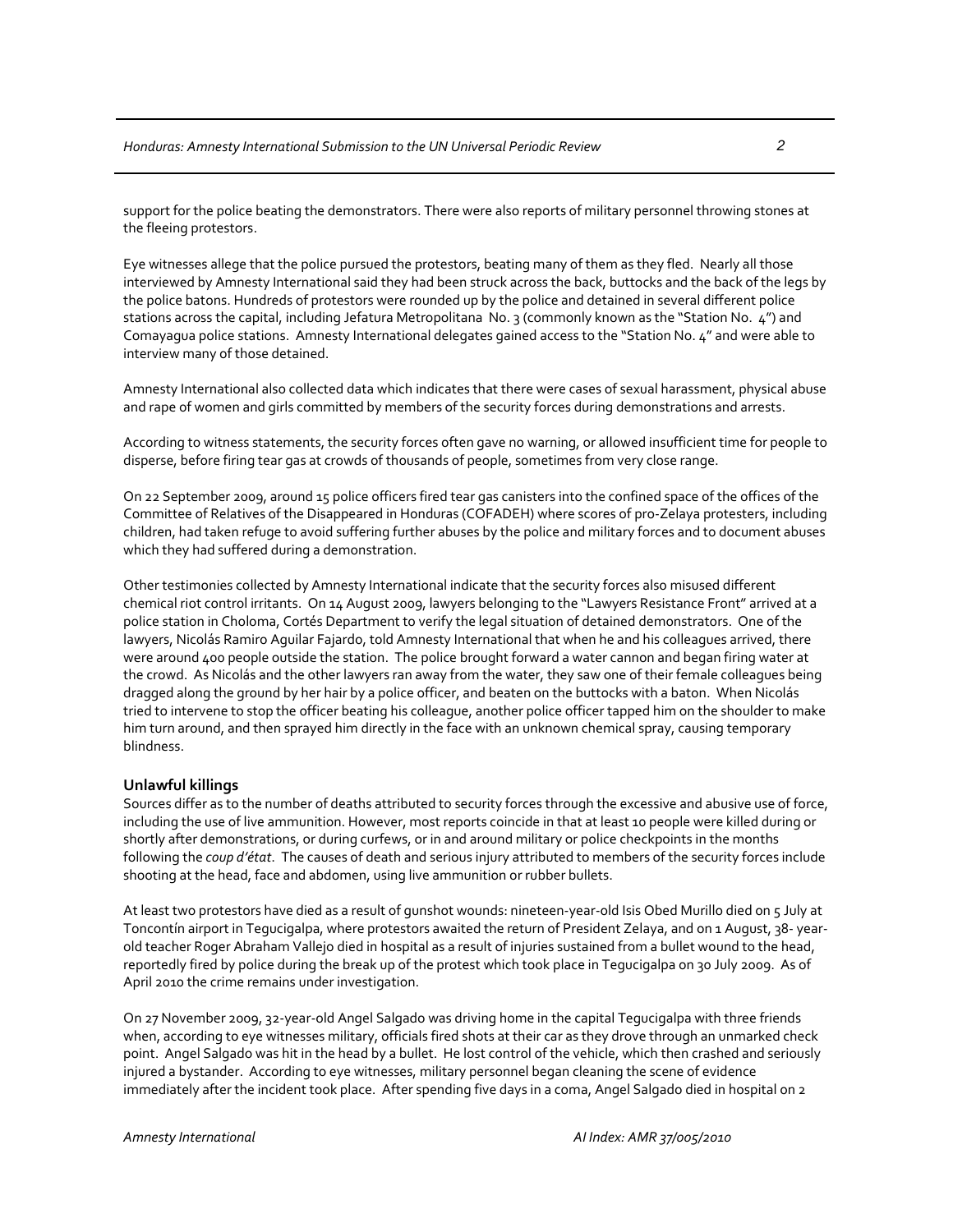December. As of April 2010, no one has been accused or brought to trial for Angel Salgado's death, and no reparation has been provided to his family.

On 13 December 2009, human rights activist Walter Tróchez, who worked to promote and protect the human rights of members of the lesbian, gay, bisexual and transgender community, was murdered in Tegucigalpa. Nine days earlier, he had escaped abduction by several masked men who demanded the names and addresses of members of the opposition movement and told him they had orders to kill him. Walter had been involved in documenting police and military abuses against demonstrators since 28 June, taking photographs and collecting testimonies from individuals. The investigation is still ongoing, and as of April 2010 no-one has been brought to justice for his murder.

#### **Arbitrary detention and ill‐treatment**

In the months following the *coup d'etat* the security forces were responsible for hundreds of cases of arbitrary detention, primarily of demonstrators and suspected members of the opposition movement, but also of bystanders. Many of those arbitrarily detained suffered other human rights violations such as torture and other ill treatment. No results of any investigation into these cases are known.

A 16‐year‐old girl Francisca (not her real name) was arbitrarily detained on 26 October 2009 by police in Tegucigalpa after enquiring where they were taking her father. She was detained for several hours, allegedly for "being a trouble maker", in a cell with nine other women. One of the police officers soaked toilet paper in a chemical and set fire to it, releasing toxic smoke into the cell. The girl and women detained reported breathing difficulties and burning eyes and throats, in some cases lasting for several days.

On 12 August 2009, Alex Matamoros, a human rights defender working for the Centre for the Investigation and Promotion of Human Rights (CIPRODEH) was arbitrarily detained in Tegucigalpa when he intervened to stop three boys, who had already been handcuffed, from being beaten by police officers after a demonstration. Alex Matamoros was detained at Manchen Police Headquarters for nearly 12 hours before being released without charge.

On 29 November 2009, the day of the general elections, a local human rights organization found 14 children detained at Jefatura Metropolitana No. 3 police station in Tegucigalpa. The children had been arrested near a polling station. The police justified their detention on the basis of Decree PCM‐M‐016‐2009, which prohibited meetings of more than three people. The Decree was issued in September 2009, but had been officially annulled on 19 October. All 14 children were eventually released without charge.

Alejandra (not her real name) was separated from her family during a demonstration in Choloma, Cortés department, on 14 August 2009. She was arbitrarily detained by police officers who, after dropping other detainees off at a police station, took Alejandra to a remote location where four police officers raped her consecutively. The local office of the Special Prosecutor for Human Rights in San Pedro Sula is currently investigating the case.

#### **Restrictions on freedom of expression: Journalists and critics at risk**

Tension and polarization is rife in Honduras since the forced removal of President Zelaya, and freedom of expression is being routinely curtailed and attacked as journalists try to cover events and provide information to the Honduran public. Police and military officials during the *coup d'état* actively denied the right to freedom of expression and information, through the closure of media outlets, the confiscation of equipment and physical abuse of journalists and camerapersons covering events.

Amnesty International delegates heard repeated allegations that several special interest radio programmes, such as the youth programme "La Bullaranga";"Tiempo de hablar", a programme run by women's organizations; and "Voces contra el olvido", a programme run by the Committee for the Relatives of the Disappeared (COFADEH) had transmission interrupted or were completely blocked for periods of time since the *coup*. Media outlets such as Radio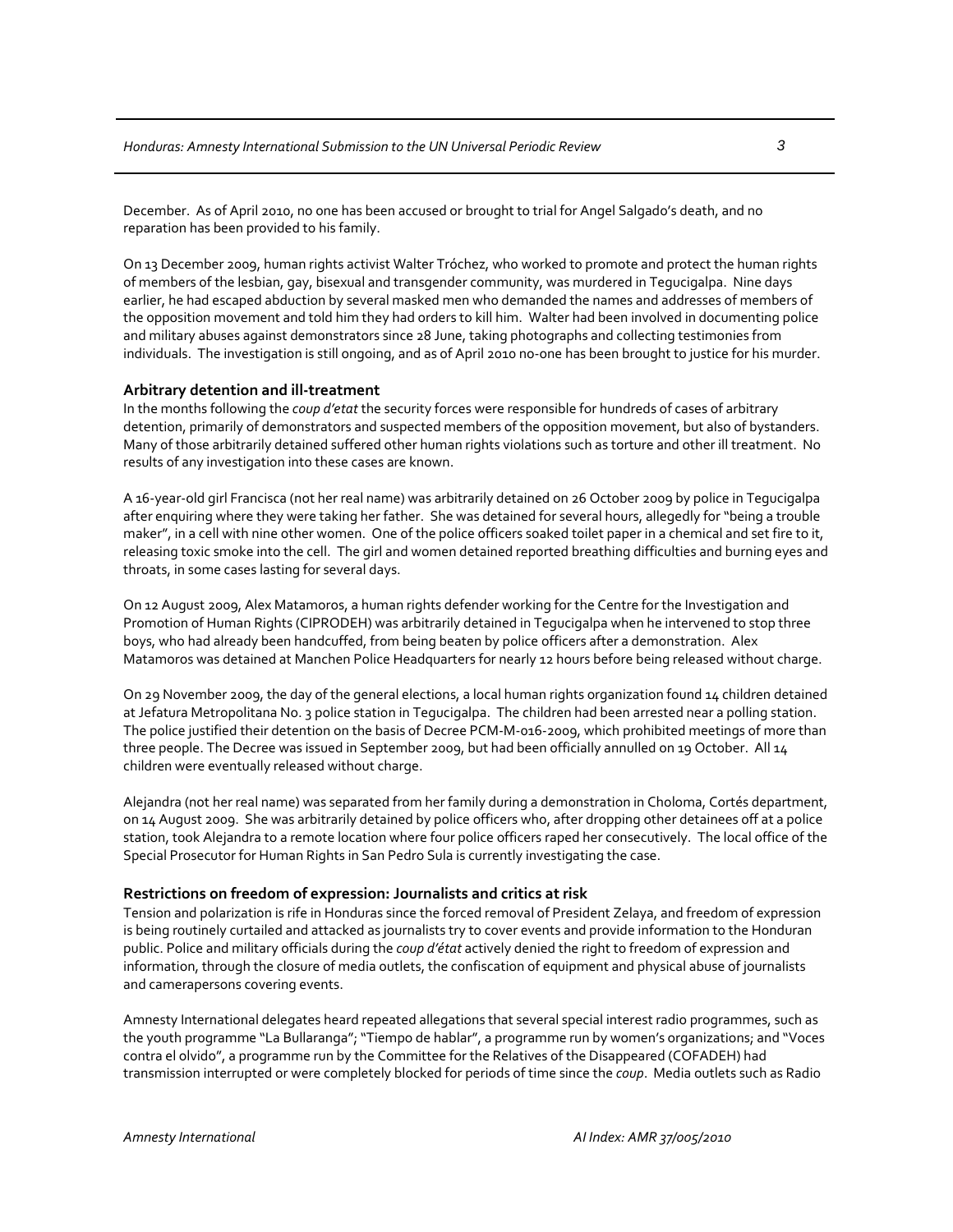Globo, Canal 36, Maya TV and Radio Progreso were closed down by the military and the *de facto* authorities or taken off the air, particularly in the days immediately after the *coup* on 28 June.

During the period in which the *de facto* President, Roberto Michelletti, was in power, checkpoints, manned by military and police personnel, were maintained on the main highways in Honduras. Human rights activists and media workers attempting to carry out monitoring activities were obstructed and were often unable to pass the roadblocks.

The curfews measures introduced by the *de facto* authorities were applied arbitrarily and the legal status of such measures is questionable, since no notification was published in the Gaceta as required by the domestic law. The curfew law was also not sent to Congress for approval. The curfew times differed across the country and from day to day; in some regions 24 hour curfews were put in place.

A climate of insecurity has continued to impede the work of journalists, with the authorities having failed to take the action necessary to guarantee their lives and physical integrity. The state has also not taken steps to ensure the effective protection of their right to freedom of expression; not only journalists, but other critics and commentators who publish documents criticising the government or investigating organised criminal activity, continue to face threats and attacks.

In the evening of Sunday 14 March 2010, Nahún Palacios Arteaga, a 34‐year old reporter and news director for the TV Channel 5, Aguán Television, who also worked for Radio Tocoa, was murdered as he drove home through Los Pinos district in the City of Tocoa, Colón department. Palacios was killed by two unidentified men who drove up alongside his vehicle firing AK 47 automatic weapons at those inside. The men shot at Palacios up to 30 times, killing him and injuring the two passengers in the car, before driving off. Nahún Palacios had publicly criticised and expressed his rejection of the 28 June 2009 *coup d'état* and had covered many of the demonstrations which took place against the *de facto* authorities. On 30 June 2009, a military operation was reportedly carried out which resulted in his home being raided, and television equipment necessary for his work confiscated.

On 24 July 2009, the Inter‐American Commission on Human Rights had granted precautionary measures to Nahún Palacios, requesting that the Honduran State immediately adopt the necessary measures to protect his life and physical integrity. These measures were not implemented by either the *de facto* authorities, or the subsequent government which took office on 27 January 2010. In the weeks leading up to his killing, Palacios had covered a land dispute in the Aguán region and had also reported on the issue of drug trafficking. Palacios had allegedly received renewed threats against his life. On 16 March 2010, in official press statement No. 31/10, the Inter‐American Commission on Human Rights (IACHR) expressed its "deep regret" over the killing of Nahún Palacios and the lack of implementation of the precautionary measures by the Honduran State. The IACHR also expressed its "deep concern over this third murder of a journalist in Honduras so far this month, following the violent deaths of Joseph Hernández Ochoa on March 1 and David Meza Montesinos on March 11. The Inter‐American Commission calls on the State of Honduras to adopt urgent measures to guarantee the lives and integrity of journalists at risk and to ensure the effective exercise of the right to freedom of expression."

#### **Harassment of members of the judiciary**

Some judges viewed as critical of the *de facto* authorities have experienced a series of arbitrary transferrals and disciplinary proceedings. Members of the organization "Judges for Democracy", which works to promote judicial independence and principles of fairness and transparency in legal proceedings, were among those targeted. On 12 August 2009, Luis Chevez de la Rocha, a member of "Judges for Democracy", was arbitrarily detained in San Pedro Sula. Judge de la Rocha was watching a protest against the *coup* when he saw police officers beating demonstrators. When he insisted that police officers use restraint, one police official reportedly told his officers: "take this one too for disrespect for authority". He was pushed into the back of a police pickup truck and taken to a police station, where he was held for over three hours before being released without charge. In September 2009, Judge de la Rocha was informed that disciplinary proceedings had been opened against him due to "his presence in acts which breach the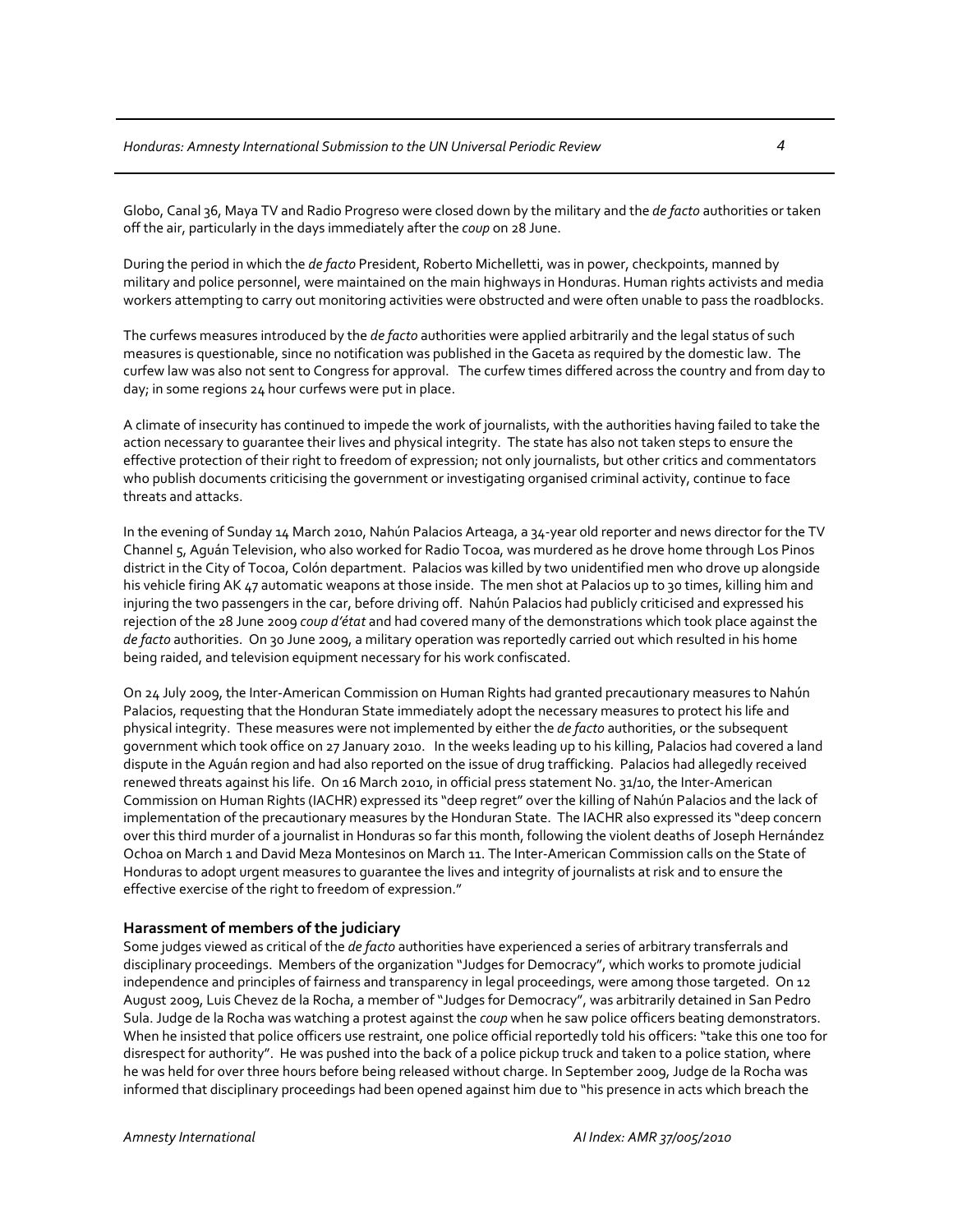peace" despite the fact that he had not taken part in the demonstration, had been detained arbitrarily and subsequently released without charge. The proceedings against him were still ongoing by mid‐April 2010. The President of "Judges for Democracy", Judge Adán Guillermo López Lone, also faces disciplinary proceedings for participating in a demonstration against the *coup* on 5 July 2009 in Tegucigalpa. Amnesty International has no knowledge of any proceedings having been initiated against the numerous judicial officials who attended demonstrations in favour of the *de facto* regime. As of April 2010, a total of seven members of "Judges for Democracy" continue to face what seem to be unfounded disciplinary proceedings relating to legitimate activities since the *coup* on 28 June 2009.

#### **Impunity for human rights violations**

Amnesty International recognizes that the problem of impunity for human rights violations is not new in Honduras. However, 28 June 2009 marked a new surge in violations by security forces which must be addressed as a matter of the utmost priority. The excessive use of force, including lethal methods, to repress those who opposed the *coup*, must not go unpunished. The use of military personnel alongside police to control demonstrations and undertake civilian policing functions is of concern.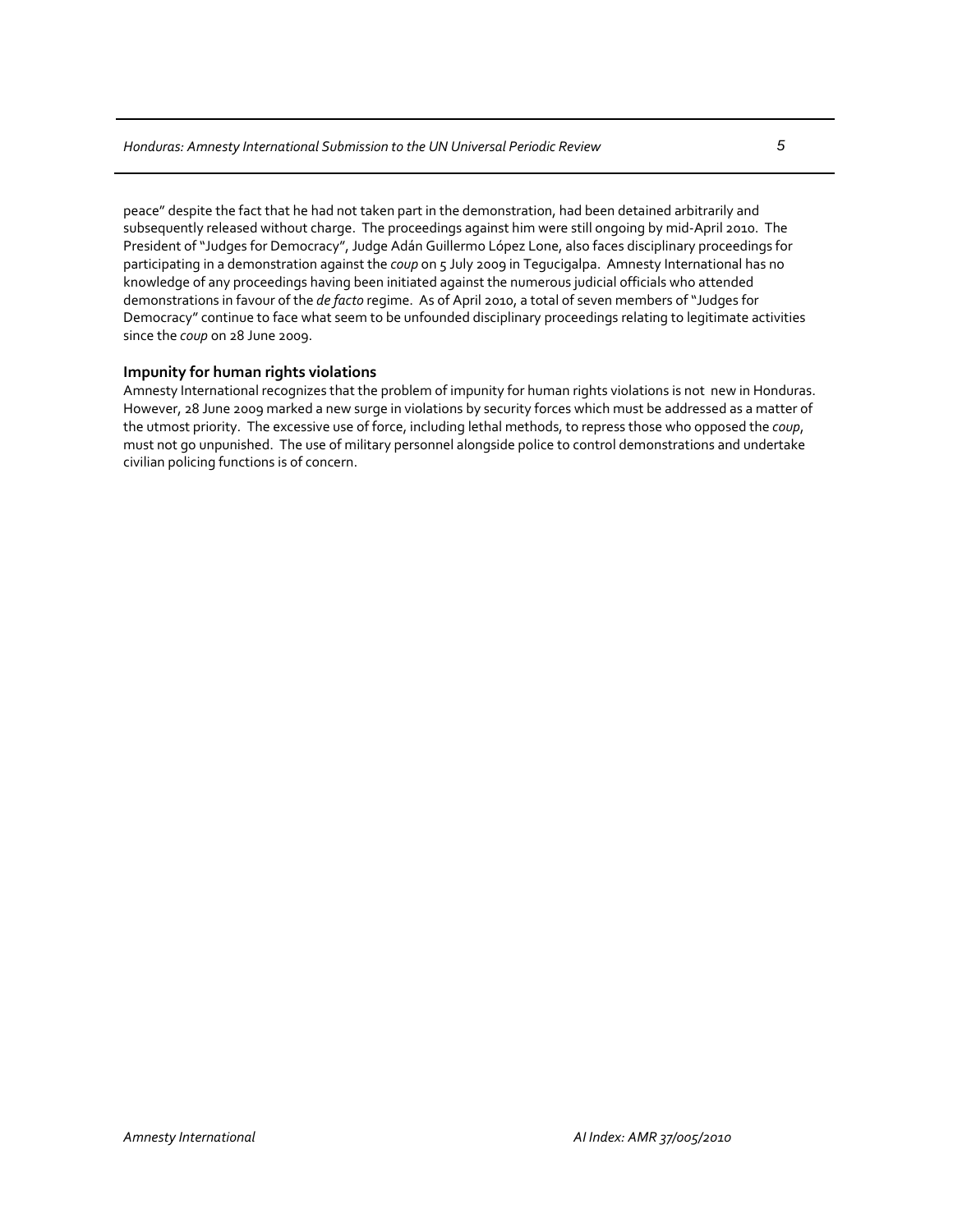## **Appendix 1: Amnesty International recommendations for action by the State under review**

#### **Amnesty International calls on the government of Honduras:**

*Impunity for human rights violations*

- To ensure that immediate, independent, transparent and thorough investigations are conducted into all reports of human rights violations, including sexual violence, since 28 June 2009, bringing those responsible to justice in proceedings which meet international fair trial standards;
- To provide reparation to the victims of abuses, based on the principles of restitution, compensation, rehabilitation, satisfaction and guarantees of non‐repetition;
- To ensure that police and military authorities cooperate fully with judicial investigations into human rights violations, including by providing full information and access to records and personnel;
- To strengthen the Office of the Special Prosecutor for Human Rights and other prosecutors with a mandate to investigate human rights violations;
- To ensure the strengthening and effectiveness of the witness protection programme;
- To ensure the armed forces return to their barracks, allowing law enforcement duties to be fully resumed by the police force;
- To improve policing methods by ensuring police officials are trained and accountability mechanisms strengthened in accordance with the UN Code of Conduct for Law Enforcement Officials and UN Basic Principles on the Use of Force and Firearms by Law Enforcement Officials, including by ensuring
	- o that police officials are accountable, responsive and representative of the communities that they serve,
	- o that there is a clear separation of powers between the military and the police;
	- o that there is a clear chain of command and a traceable "audit trail"for any decisions taken during the management of policing operations; and
	- o that the military is not generally used in civilian policing activities;
- To reject any political or legal measures, such as amnesty provisions, which could prevent reparation for victims of human rights violations or perpetrators being held to account;
- To issue a standing invitation to all UN and Inter‐American Special Rapporteurs, in particular the UN Special Rapporteur on extrajudicial, summary or arbitrary executions; the UN Special Rapporteur on the independence of judges and lawyers; the UN Special Rapporteur on torture; the UN Special Rapporteur on violence against women; and the Rapporteur on Women and the Rapporteur on Freedom of Expression of the IACHR.

#### *Harassment of members of the judiciary*

- To ensure that unfounded disciplinary proceedings against judges perceived as critical of the *coup* are dropped;
- To establish training programmes for judges and judicial officials in the application of the 1985 UN Principles on the Independence of the Judiciary, as well as the application of legal duties contained in international human rights treaties to which Honduras is a party;
- To ensure that judicial appointments are made in accordance with the UN Principles on the Independence of the Judiciary.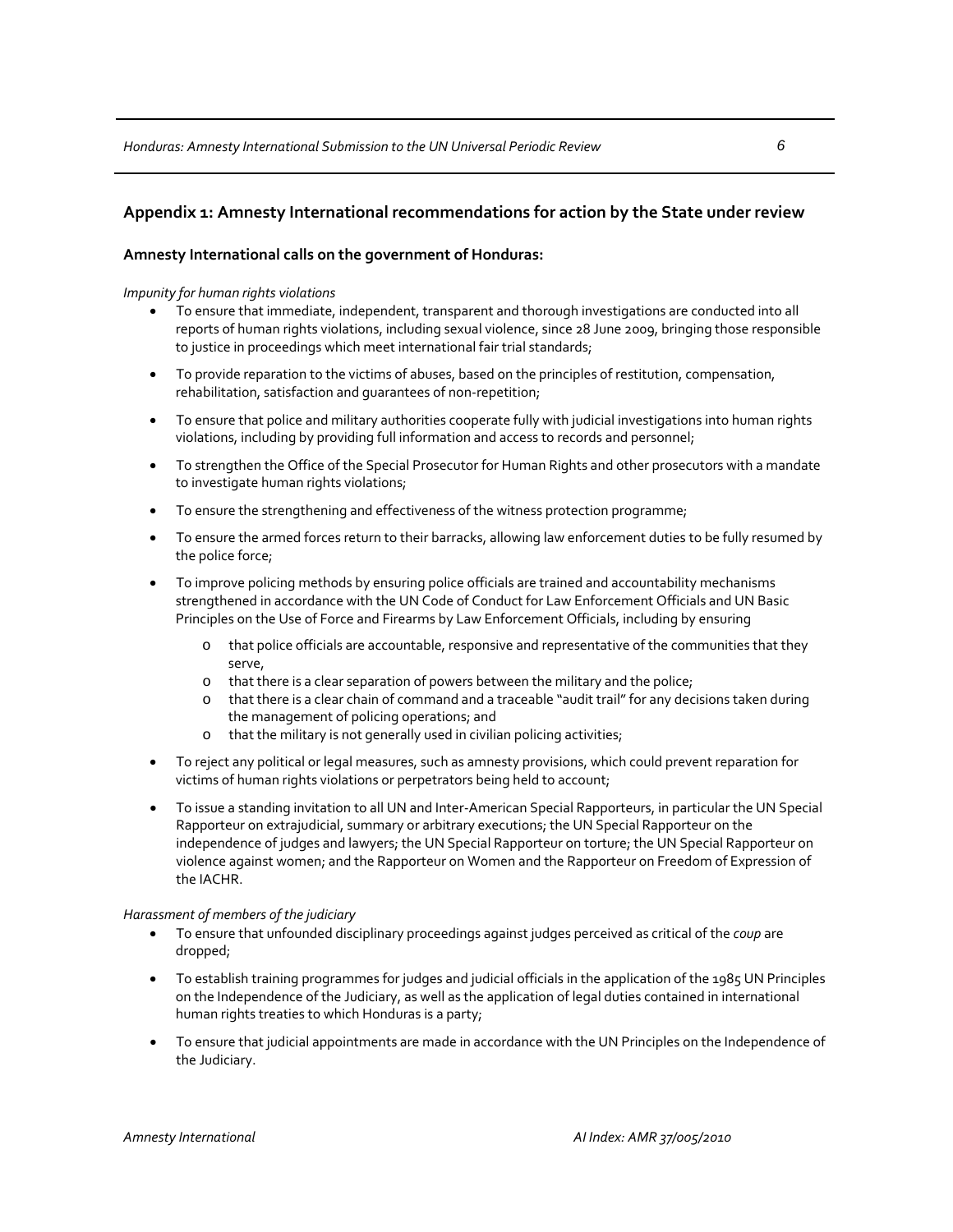- To establish a comprehensive national plan for human rights, covering economic, social and cultural rights as well as civil and political rights, and addressing discrimination and protection of the rights of vulnerable groups such as women, children, indigenous and LGBT people;
- To ensure that the national plan for human rights is developed with the participation of all sectors of civil society, including human rights organisations, organisations working to represent victims of human rights violations and those representing women, children, indigenous peoples and LGBT people.

#### *Human rights defenders*

• To recognise and support the key role of human rights defenders in accordance with the UN Declaration on the Right and Responsibility of Individuals, Groups and Organs of Society to Promote and Protect Universally Recognized Human Rights and Fundamental Freedoms ("UN Declaration on Human Rights Defenders").

#### *Freedom of expression*

- To fully restore freedom of expression, including by ensuring that journalists, opinion formers and members of the opposition are free to express their criticisms and views;
- To ensure an end to the intimidation of those who opposed the *coup*.

#### *Office of the Ombudsman*

• To conduct an evaluation of the effectiveness of the Office of the Human Rights Ombudsman with a view to strengthening its independence and ability to contribute to respect for human rights. The evaluation should be conducted in liaison with an independent third party, such as the United Nations or the Inter‐American Commission on Human Rights, and with the full participation of civil society.